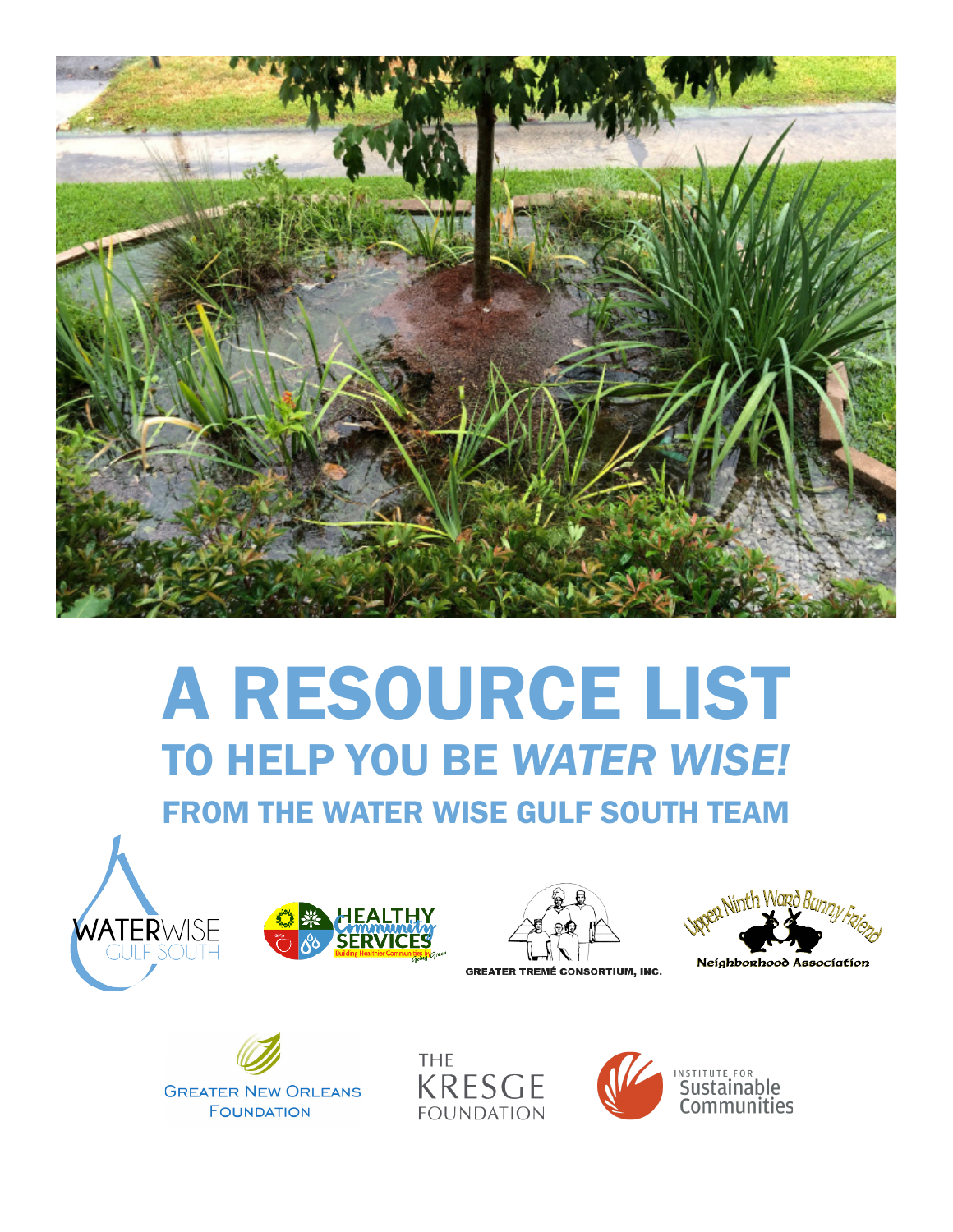# A RESOURCE LIST TO HELP YOU BE *WATER WISE!*

# **CONTRACTORS**

If you are wanting to skip the doit-yourself method of installing a green infrastructure project, the contractors below will be able to help you. You could even discuss with them doing a portion of the project that requires heavy lifting like the excavation and removal of soil.

Boines Services, LLC\* (504) 218-6121 mboines@aol.com [www.boines.net](http://www.boines.net)

Greenman Dan (504) 669-5293 info@greenmandan.com [www.greenmandan.com](http://www.greenmandan.com)

Greenway, LLC (504) 469-4424 greenwaylawninc@yahoo.com

Mastodonte\* (504) 264-1352 [www.lamastodonte.com](http://www.lamastodonte.com)

Built by Ubuntu\* (504) 434-0529 builtbyubuntu@gmail.com [www.facebook.com/builtbyubuntu](http://www.facebook.com/builtbyubuntu)

# BIORETENTION SOIL

Ask for bioretention soil that is good for drainage. Ideally, you want the sand mixture to be between 70-90% and a mix of other organic materials for the rest (10%-30%).

#### Louisiana Mist LLC

(225) 907-4000 Prairieville, LA

#### Rock n Soil

(504) 488-0908 9119 Airline Hwy, New Orleans, LA 70118

#### Reliable Soil

(504) 467-1078 725 Reverend Richard Wilson Dr, Kenner, LA 70062

#### Delta Sod

(504) 733-0471 662 Central Ave. Jefferson, LA 70121

#### [www.deltasod.com/sand-soils](http://www.deltasod.com/sand-soils/)

*Delivers bags by the cubic yard if you have smaller projects.*

*OPEN* 8 AM - 5 PM Monday-Friday 8 AM - 2 PM Saturday

### CRUSHED LIMESTONE #57 & #8

#### Rock n Soil

(504) 488-0908 9119 Airline Hwy, New Orleans, LA 70118

#### Louisiana Mist LLC

(225) 907-4000 Prairieville, LA

#### Delta Sod

(504) 733-0471 662 Central Ave. Jefferson, LA 70121

#### [www.deltasod.com/sand-soils](http://www.deltasod.com/sand-soils/)

*Delivers bags by the cubic yard if you have smaller projects.*

*OPEN* 8 AM - 5 PM Monday-Friday 8 AM - 2 PM Saturday



\*Black-owned business or Black-led nonprofit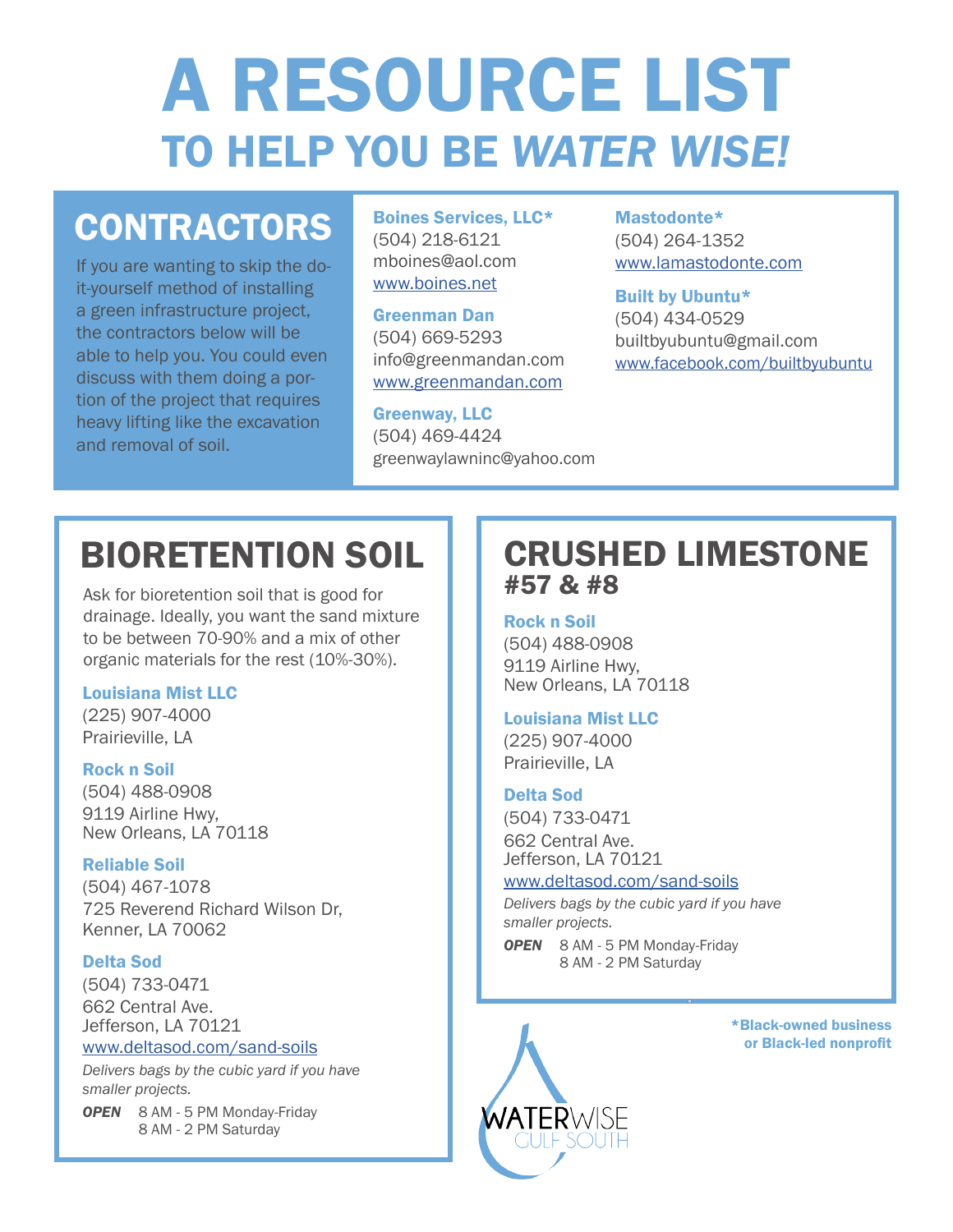### PERVIOUS FLEXIBLE PIPE WITH SOCK

#### Alligator Irrigation Supply, Inc.

(504) 835-8868 3117 26th St. Metairie, LA 70002

*OPEN* 8 AM - 5 PM Monday-Friday 8 AM - 12 PM Saturday

#### Lowe's

*May need to order online for delivery at your nearest store.* 

Recommended Products:

- [FLEX-Drain 4" x 25' Solid Polypropylene Pipe,](http://www.homedepot.com/p/FLEX-Drain-4-in-x-25-ft-Solid-Polypropylene-Pipe-52110D/202745403)  [Model #52110D](http://www.homedepot.com/p/FLEX-Drain-4-in-x-25-ft-Solid-Polypropylene-Pipe-52110D/202745403)
- [Advanced Drainage Systems 4" x 10' Corex](http://www.lowes.com/pd/ADS-4-in-x-10-ft-Corrugated-Perforated-Pipe/50163591)  [Drain Pipe Perforated, Model #04040010](http://www.lowes.com/pd/ADS-4-in-x-10-ft-Corrugated-Perforated-Pipe/50163591)
- [Advanced Drainage Systems 4" x 100' Corex](http://www.lowes.com/pd/ADS-4-in-x-100-ft-Corrugated-Perforated-Pipe/50163593)  [Drain Pipe Perforated, Model #04040010](http://www.lowes.com/pd/ADS-4-in-x-100-ft-Corrugated-Perforated-Pipe/50163593)
- [Advanced Drainage Systems 4" x 10' 2 Hole](http://www.lowes.com/pd/Hancor-4-in-x-10-ft-Corrugated-Perforated-Pipe/3523668)  [Triplewall Pipe, Model #4520010](http://www.lowes.com/pd/Hancor-4-in-x-10-ft-Corrugated-Perforated-Pipe/3523668)

# PERVIOUS PAVERS

#### Home Depot

*May need to order online for delivery at your nearest store. Contact WWGS for other pervious paver options.* 

#### Recommended Products:

- [Techno Earth Permeable Plastic Grass Pavers.](http://www.homedepot.com/p/Techno-Earth-19-7-in-x-19-7-in-x-1-9-in-Black-Permeable-Plastic-Grass-Pavers-for-Parking-Lots-Driveways-4-Pieces-11-sq-ft-PAVER00/304583216) 19.7" x 19.7" x 1.9". 4 Pieces/11 SF. Model #PAVER00
- [Azek 4" x 8" Waterwheel Composite Permeable](http://www.homedepot.com/p/Azek-4-in-x-8-in-Waterwheel-Composite-Permeable-Paver-Grid-System-8-Pavers-and-1-Grid-P048-005/204856045)  [Paver Grid System](http://www.homedepot.com/p/Azek-4-in-x-8-in-Waterwheel-Composite-Permeable-Paver-Grid-System-8-Pavers-and-1-Grid-P048-005/204856045). 8 Pavers and 1 Grid. Model #P048-005

### TOOL & EQUIPMENT RENTAL

Lowe's Home Depot

# NATIVE PLANTS

Native Plants for your rain garden, bioswale or stormwater planter box: If you need a list of native plants, you can start with the Water Wise Handbook on page 39.

#### Delta Flora Native Plants

(504) 224-8682 2710 Touro St. New Orleans, LA 70119 www.facebook.com/[deltafloranativeplants/](http://www.facebook.com/deltafloranativeplants/)

#### Pelican Greenhouse

(504) 483-9437 2 Celebration Dr. New Orleans, LA 70124

www.[neworleanscitypark.com/botanical](http://www.neworleanscitypark.com/events/pelican-greenhouse-plant-sales)[garden/pelican-greenhouse-plant-sales](http://www.neworleanscitypark.com/events/pelican-greenhouse-plant-sales)

#### Barber Laboratories

(504) 739-5715 6444 Jefferson Hwy. Harahan, LA 70123 www.[barberlaboratories.com](http://www.barberlaboratories.com/ )

#### Citrus Trees Nola

504-931-9768 2032 Pasadena Ave. Metairie, LA 70001 [www.citrustreesnola.com](http://www.citrustreesnola.com/ )

#### Renaissance Gardens

(504) 682-9981 9123 W Judge Perez Dr. Chalmette, LA 70043

[www.rengardens.com](http://www.rengardens.com)

#### 9 Mile Point Nursery

(504) 436-4915 2141 River Rd Westwego, LA 70094 www[.nine-mile-point-nursery-farms.hub.biz/](http://www.nine-mile-point-nursery-farms.hub.biz/)

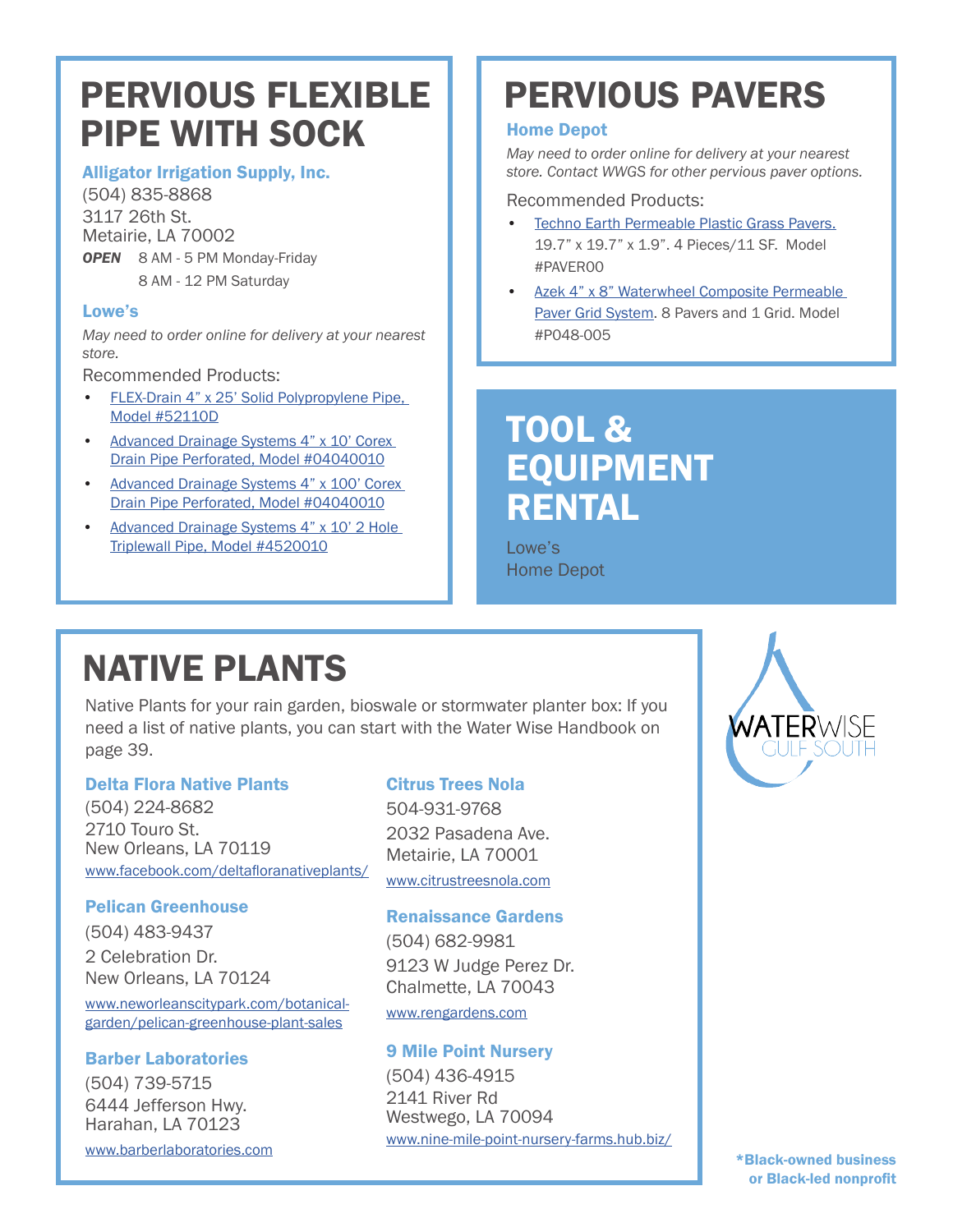# MULCH

Pine straw mulch is recommended for green infrastructure. Hardwood mulch is okay, if it does not contain cypress. Do not use dyed or rubber mulch.

#### Jefferson Feed

*Multiple locations* [www.](http://www.vicstruckserviceinc.com/ )jeffersonfeed.com/locations/

#### Rock n Soil

(504) 488-0908 9119 Airline Hwy. New Orleans, LA 70118

#### Delta Sod

(504) 733-0471 662 Central Ave. Jefferson, LA 70121 [www.deltasod.com/sand-soils](http://www.deltasod.com/sand-soils/ )

*Delivers bags by the cubic yard if you have smaller projects.*

*OPEN* 8 AM - 5 PM Monday-Friday 8 AM - 2 PM Saturday



# DUMPSTERS

Vic's Truck Service *20 cubic yard capacity* (504) 431-8383

[www.vicstruckserviceinc.com](http://www.vicstruckserviceinc.com/ ) Pete's Disposal\*

*10, 15, 20 cubic yard capacity* (504) 482-6104 [www.petesdisposal.net](http://www.petesdisposal.net)

#### IV Waste

*2, 3, 4, 5, 6, 8, and 30 cubic yard capacities* (504) 224-6670 www[.ivwaste.com](http://www.ivwaste.com/products/front-load-dumpster/)

### ANTI-RACISM TRAINING & READING

Systemic racism affects many facets of everyday life, including public health, infrastructure and housing.

[Undoing Racism Training: People's](http://www.pisab.org/)  [Institute for Survival and Beyond](http://www.pisab.org/)

[Anti-Racist Reading list from Elle](http://www.elle.com/culture/books/g32687973/black-history-books-reading-list/)

[30+ books to educate your children about](http://www.townandcountrymag.com/leisure/arts-and-culture/g32743703/how-to-talk-to-kids-about-racism-books/)  [racism](http://www.townandcountrymag.com/leisure/arts-and-culture/g32743703/how-to-talk-to-kids-about-racism-books/)

# STORMWATER PLANTER BOXES

#### Groundwork New Orleans\*

*Steel box* (504) 256-1336 info@groundworknola.org

#### Rodney Thomas\*

*Concrete box* (504) 235-2196

### SUPPORT FROM OTHER NONPROFITS

#### Urban Conservancy's [Front Yard Initiative](https://www.urbanconservancy.org/project/fyi/)

provides technical and limited financial assistance to help residents remove paving and reduce flooding. They also have a [Green Sector Directory](https://www.staylocal.org/greensector) that includes additional contractors.

#### [SOUL \(Sustaining Our Urban Landscape\)](https://soulnola.org/get-trees/)

plants large, native, water-loving trees for free across New Orleans.

**[NOLA Tree Project](https://www.nolatreeproject.org/)** does city-wide planting and tree giveaways in the fall and spring connie@nolatreeproject.com

> \*Black-owned business or Black-led nonprofit